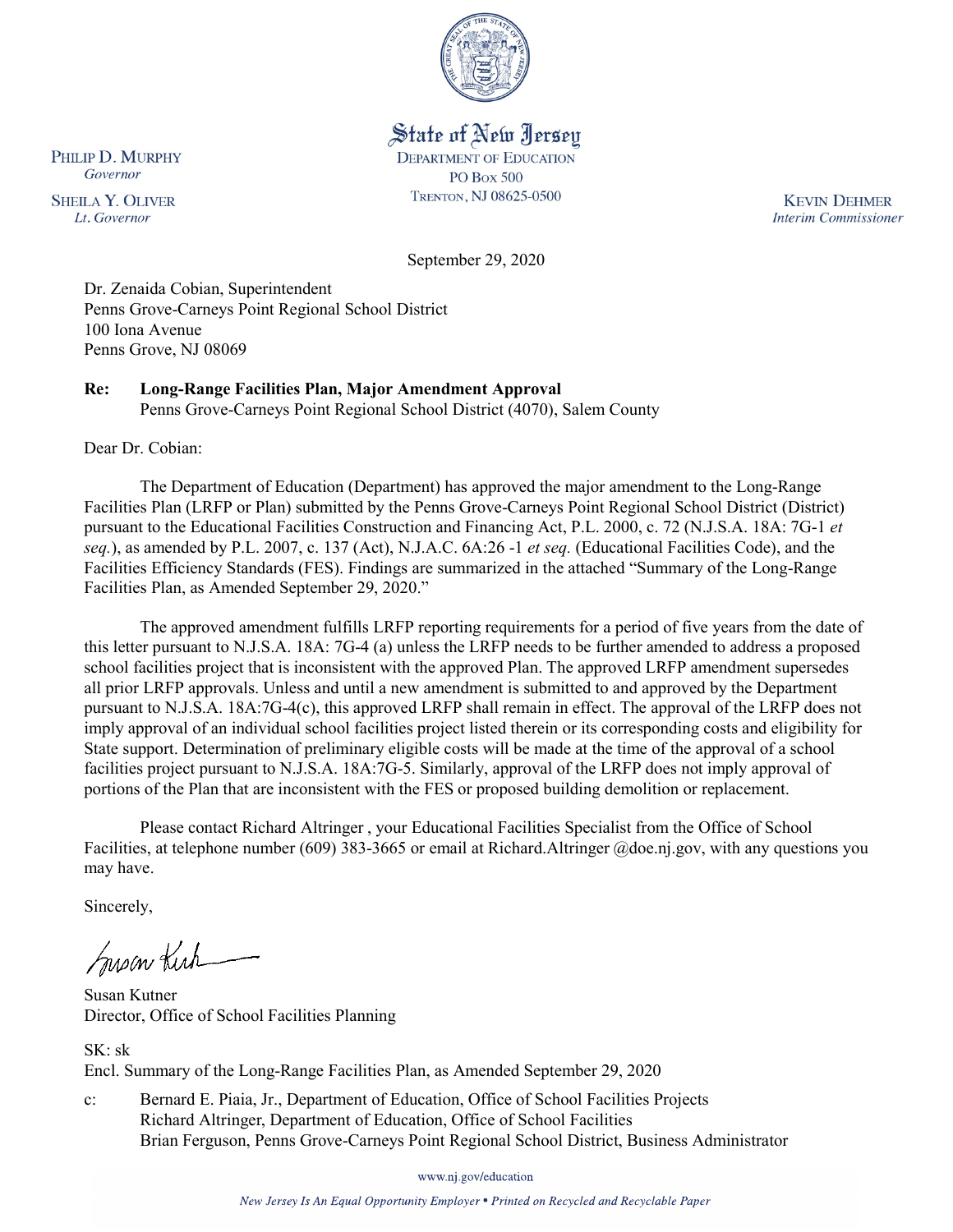## **Penns Grove-Carneys Point Regional School District (4070) Summary of the Long-Range Facilities Plan, as Amended September 29, 2020**

The Department of Education (Department) has completed its review of the major amendment to the Long-Range Facilities Plan (LRFP or Plan) submitted by the Penns Grove-Carneys Point Regional School District (District) pursuant to the Educational Facilities Construction and Financing Act, P.L. 2000, c. 72 (N.J.S.A. 18A: 7G-1 *et seq.*), as amended by P.L. 2007, c. 137 (Act), N.J.A.C. 6A:26-1 et seq. (Educational Facilities Code), and the Facilities Efficiency Standards (FES).

The following provides a summary of the District's approved amended LRFP. The summary is based on the standards set forth in the Act, the Educational Facilities Code, the FES, District-reported information in the Department's LRFP reporting system, and supporting documentation. The referenced reports in *italic* text are standard reports available on the Department's LRFP website.

#### **1. Inventory Overview**

The District is classified as a Regular Operating District (ROD) for funding purposes. It provides services for students in grades PK-12.

The District identified existing and proposed schools, sites, buildings, rooms, and site amenities in its LRFP. Table 1 lists the number of existing and proposed district schools, sites, and buildings. Detailed information can be found in the *School Asset Inventory Report* and the *Site Asset Inventory Report.*

**As directed by the Department, school facilities projects that have received initial approval by the Department and have been approved by the voters, if applicable, are represented as "existing" in the LRFP.** Approved projects that include new construction and/or the reconfiguration/reassignment of existing program space are as follows: n/a.

| Category                                     | <b>Existing</b> | <b>Proposed</b> |
|----------------------------------------------|-----------------|-----------------|
| Number of Schools (assigned DOE school code) |                 |                 |
| Number of School Buildings <sup>1</sup>      |                 |                 |
| Number of Non-School Buildings <sup>2</sup>  |                 |                 |
| Number of Vacant Buildings                   |                 |                 |
| Number of Sites                              |                 |                 |

#### **Table 1: Number of Schools, School Buildings, and Sites**

Based on the existing facilities inventory submitted by the District:

- Schools using leased buildings (short or long-term):  $n/a$
- Schools using temporary classroom units (TCUs), excluding TCUs supporting construction: n/a
- Vacant/unassigned school buildings:  $n/a$

 $\overline{a}$ 

<span id="page-1-1"></span><span id="page-1-0"></span>*<sup>1</sup>* Includes district-owned buildings and long-term leases serving students in district-operated programs

<sup>&</sup>lt;sup>2</sup> Includes occupied district-owned buildings not associated with a school, such as administrative buildings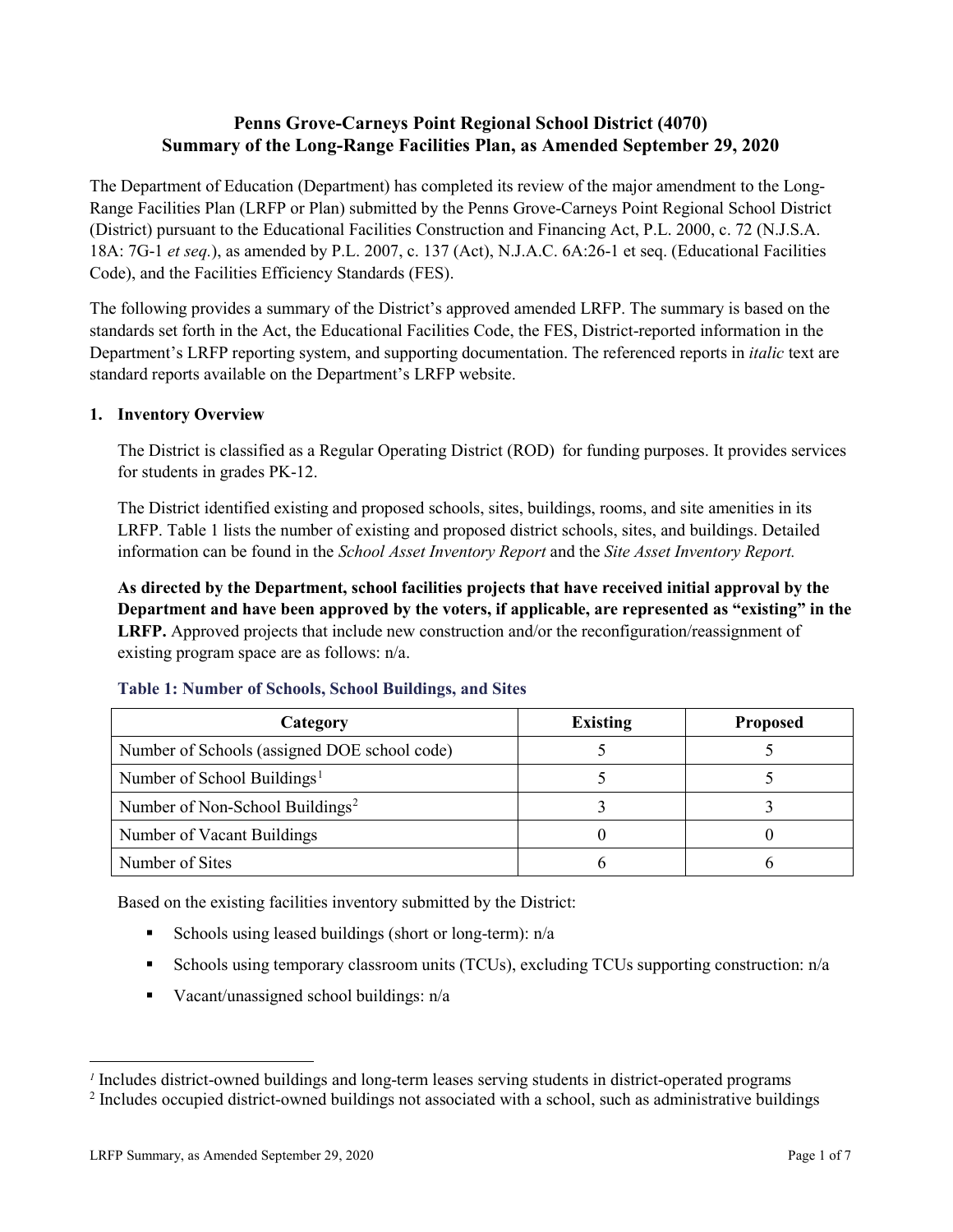Findings:

The Department has determined that the proposed inventory is adequate for approval of the District's LRFP amendment. However, the LRFP determination does not imply approval of an individual school facilities project listed within the LRFP; the District must submit project applications for project approval.

## **2. District Enrollments**

The District determined the number of students, or "proposed enrollments," to be accommodated for LRFP planning purposes on a district-wide basis and in each school.

The Department minimally requires the submission of a standard cohort-survival projection using historic enrollment data from the Application for School State Aid (ASSA) or NJ Smart. The cohort-survival method projection method forecasts future students based upon the survival of the existing student population as it moves from grade to grade. A survival ratio of less than 1.00 indicates a loss of students, while a survival ratio of more than 1.00 indicates the class size is increasing. For example, if a survival ratio tracking first to second grade is computed to be 1.05, the grade size is increasing by 5% from one year to the next. The cohort-survival projection methodology works well for communities with stable demographic conditions. Atypical events impacting housing or enrollments, such as an economic downturn that halts new housing construction or the opening of a charter or private school, typically makes a cohort-survival projection less reliable.

**Proposed enrollments are based on a standard cohort-survival enrollment projection.** Adequate supporting documentation was submitted to the Department to justify the proposed enrollments. Table 2 provides a comparison of existing and projected enrollments. All totals include special education students.

| <b>Grades</b>                | <b>Existing Enrollments</b><br>2019-2020 | <b>District Proposed Enrollments</b><br>2022-23 |
|------------------------------|------------------------------------------|-------------------------------------------------|
| PK (excl. private providers) | 175                                      | 175                                             |
| Grades K to 5                | 1,001                                    | 878                                             |
| Grades 6 to 8                | 498                                      | 463                                             |
| Grades 9 to 12               | 511                                      | 492                                             |
| Totals K to 12               | 2,185                                    | 2,008                                           |

## **Table 2: Enrollments**

Findings:

The Department has determined the District's proposed enrollments to be acceptable for approval of the District's LRFP amendment. The Department will require a current enrollment projection at the time an application for a school facilities project is submitted incorporating the District's most recent enrollments in order to verify that the LRFP's planned capacity is appropriate for the updated enrollments.

### **3. District Practices Capacity**

Based on information provided in the room inventories, District Practices Capacity was calculated for each school building to determine whether adequate capacity is proposed for the projected enrollments based on district scheduling and class size practices. The capacity totals assume instructional buildings can be fully utilized regardless of school sending areas, transportation, and other operational issues. The calculations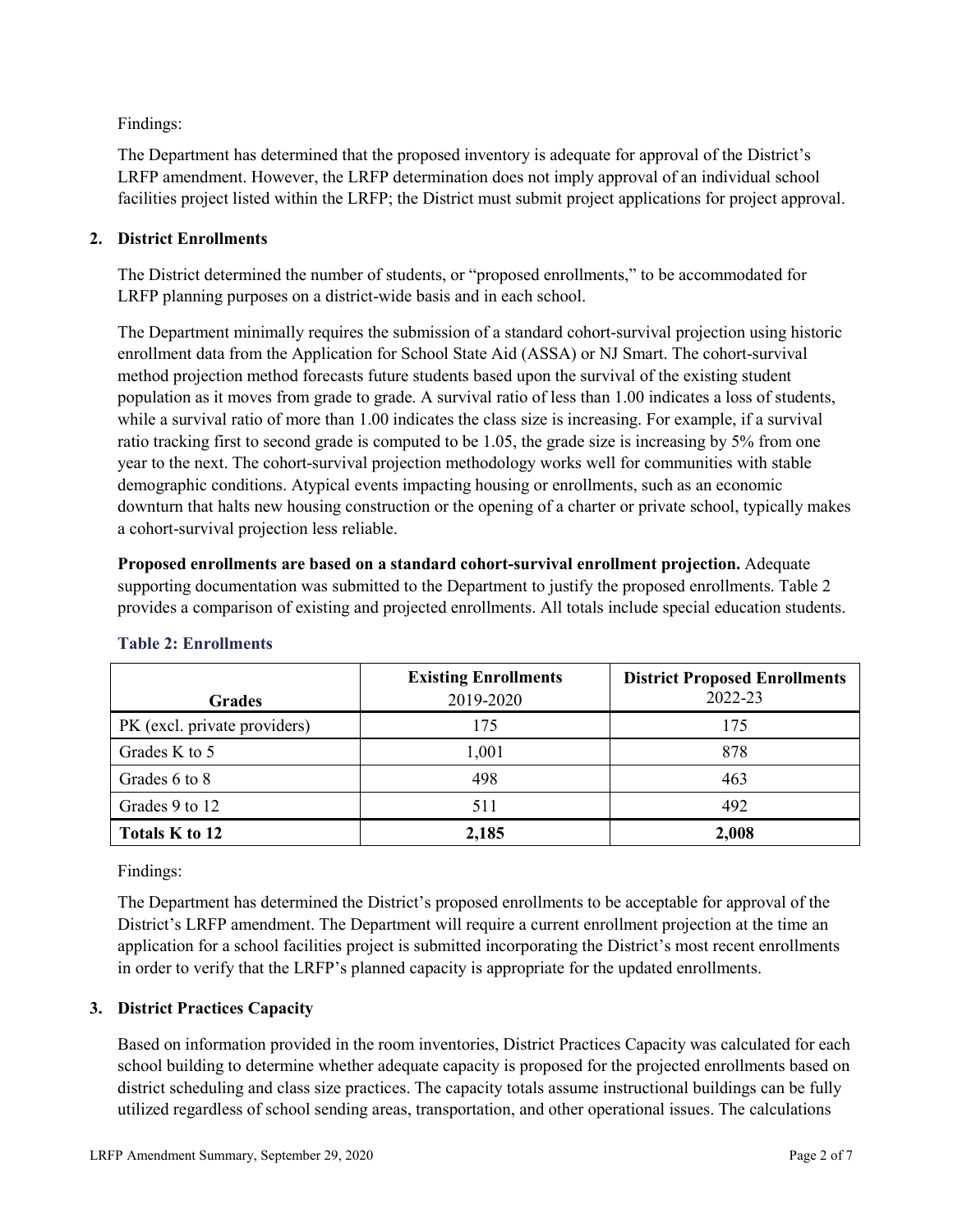only consider district-owned buildings and long-term leases; short term leases and temporary buildings are excluded. **A capacity utilization factor of 90% for classrooms serving grades K-8 and 85% for classrooms serving grades 9-12 is applied in accordance with the FES.** No capacity utilization factor is applied to preschool classrooms.

In certain cases, districts may achieve adequate District Practices Capacity to accommodate enrollments but provide inadequate square feet per student in accordance with the FES, resulting in educational adequacy issues and "Unhoused Students." Unhoused students are considered in the "Functional Capacity" calculations used to determine potential State support for school facilities projects and are analyzed in Section 4.

Table 3 provides a summary of proposed enrollments and existing and proposed District-wide capacities. Detailed information can be found in the LRFP website reports titled *FES and District Practices Capacity Report, Existing Rooms Inventory Report, and Proposed Rooms Inventory Report.*

| <b>Grades</b>              | <b>Proposed</b><br><b>Enrollments</b> | <b>Existing</b><br><b>District</b><br><b>Practices</b><br>Capacity | <b>Existing</b><br>Deviation* | <b>Proposed</b><br><b>District</b><br><b>Practices</b><br>Capacity | <b>Proposed</b><br>Deviation* |
|----------------------------|---------------------------------------|--------------------------------------------------------------------|-------------------------------|--------------------------------------------------------------------|-------------------------------|
| Elementary ( $PK$ to 5)    | 1,053                                 | 1,051.30                                                           | $-1.70$                       | 1,051.30                                                           | $-1.70$                       |
| Middle $(6 \text{ to } 8)$ | 463                                   | 463.80                                                             | 0.80                          | 463.80                                                             | 8.00                          |
| High $(9 \text{ to } 12)$  | 492                                   | 473.45                                                             | $-18.55$                      | 473.45                                                             | $-18.55$                      |
| <b>District Totals</b>     | 2,008                                 | 1,988.55                                                           | $-19.45$                      | 1,988.55                                                           | $-19.45$                      |

**Table 3: District Practices Capacity Analysis**

*\* Positive numbers signify surplus capacity; negative numbers signify inadequate capacity. Negative values for District Practices capacity are acceptable for approval if proposed enrollments do not exceed 100% capacity utilization.*

Considerations:

- Based on the proposed enrollments and existing room inventories, the District is projected to have inadequate capacity for the following grade groups, assuming all school buildings can be fully utilized: n/a
- Adequate justification has been provided by the District if the proposed capacity for a school significantly deviates from the proposed enrollments. Generally, surplus capacity is acceptable for LRFP approval if additional capacity is not proposed through new construction.

### Findings:

The Department has determined that proposed District capacity, in accordance with the proposed enrollments, is adequate for approval of the District's LRFP amendment. The Department will require a current enrollment projection at the time an application for a school facilities project is submitted, incorporating the District's most recent Fall Enrollment Report, in order to verify that the LRFP's planned capacity meets the District's updated enrollments.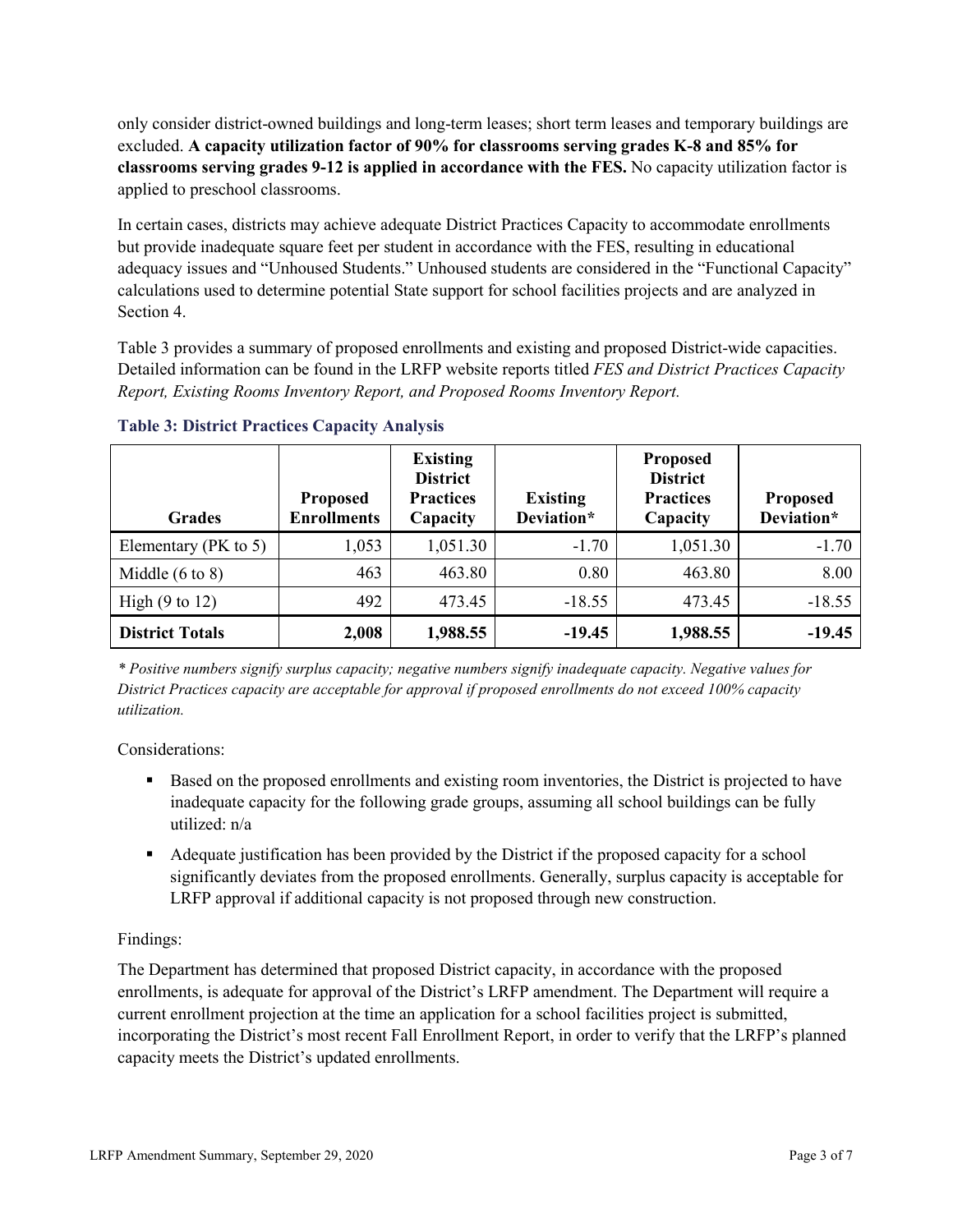#### **4. New Construction Funding Eligibility**

*Functional Capacity* was calculated and compared to the proposed enrollments to provide a **preliminary estimate** of Unhoused Students and new construction funding eligibility. **A final determination will be made at the time of project application approval.**

*Functional Capacity* is the adjusted gross square footage of a school building *(total gross square feet minus excluded space)* divided by the minimum area allowance per full-time equivalent student for the grade level contained therein. *Unhoused Students* is the number of students projected to be enrolled in the District that exceeds the Functional Capacity of the District's schools pursuant to N.J.A.C. 6A:26-2.2(c). *Excluded Square Feet* includes (1) square footage exceeding the FES for any pre-kindergarten, kindergarten, general education, or self-contained special education classroom; (2) grossing factor square footage *(corridors, stairs, mechanical rooms, etc.)* that exceeds the FES allowance, and (3) square feet proposed to be demolished or discontinued from use. Excluded square feet may be revised during the review process for individual school facilities projects.

Table 4 provides a preliminary assessment of the Functional Capacity, Unhoused Students, and Estimated Maximum Approved Area for Unhoused Students for each FES grade group. The calculations exclude temporary facilities and short-term leased buildings. School buildings proposed for whole or partial demolition or reassignment to a non-school use are excluded from the calculations pending project application review. If a building is proposed to be reassigned to a different school, the square footage is applied to the proposed grades after reassignment. Buildings that are not assigned to a school are excluded from the calculations. In addition, only preschool students eligible for state funding (former ECPA students) are included. Detailed information concerning the calculations can be found in the *Functional Capacity and Unhoused Students Report* and the *Excluded Square Footage Report.*

| Category                                     | PK/K to 5 | 6 to 8 | 9 to 12  | <b>Total</b> |
|----------------------------------------------|-----------|--------|----------|--------------|
| Eligible PK /K-12 Proposed Enrollments       | 1,053     | 463    | 492      |              |
| FES Area Allowance (SF/student)              | 125.00    | 134.00 | 151.00   |              |
| <b>Prior to Completion of Proposed Work:</b> |           |        |          |              |
| <b>Existing Gross Square Feet</b>            | 171,091   | 85,540 | 166,000  | 422,631      |
| Adjusted Gross Square Feet                   | 156,443   | 75,536 | 154,420  | 386,398      |
| <b>Adjusted Functional Capacity</b>          | 1,251.54  | 563.70 | 1,022.65 |              |
| Unhoused Students                            | 0.00      | 0.00   | 0.00     |              |
| Est. Max. Area for Unhoused Students         | 0.00      | 0.00   | 0.00     |              |
| <b>After Completion of Proposed Work:</b>    |           |        |          |              |
| Gross Square Feet                            | 171,091   | 85,540 | 166,000  | 422,631      |
| New Gross Square Feet                        | $\theta$  | 0      | $\theta$ | $\theta$     |
| <b>Adjusted Gross Square Feet</b>            | 156,443   | 75,536 | 154,420  | 386,398      |
| <b>Functional Capacity</b>                   | 1,251.54  | 563.70 | 1,022.65 |              |
| <b>Unhoused Students after Construction</b>  | 0.00      | 0.00   | 0.00     |              |
| Est. Max. Area Remaining                     | 0.00      | 0.00   | 0.00     |              |

#### **Table 4: Estimated Maximum Approved Area for Unhoused Students**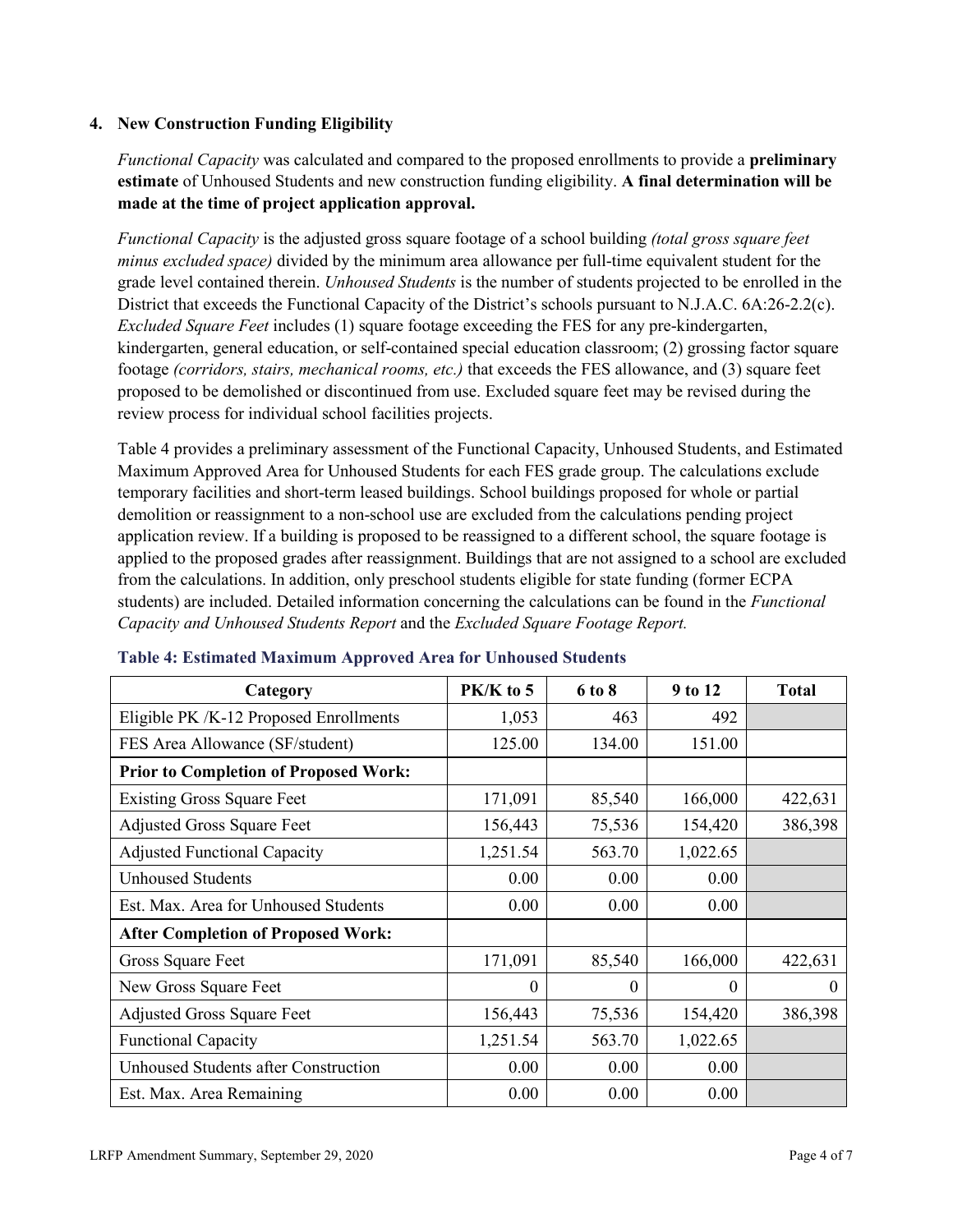Facilities used for non-instructional or non-educational purposes are ineligible for State support under the Act. However, projects for such facilities shall be reviewed by the Department to determine whether they are consistent with the District's LRFP and whether the facility, if it is to house students (full or part time) conforms to educational adequacy requirements. These projects shall conform to all applicable statutes and regulations.

Estimated costs represented in the LRFP by the District are for capital planning purposes only. The estimates are not intended to represent preliminary eligible costs or final eligible costs of approved school facilities projects.

Considerations:

- The District does not have approved projects pending completion, as noted in Section 1, that impact the Functional Capacity calculations.
- **The Functional Capacity calculations** *exclude* square feet proposed for demolition or discontinuation for the following FES grade groups and school buildings pending a feasibility study and project review: n/a.
- Based on the preliminary assessment, the District has Unhoused Students prior to the completion of proposed work for the following FES grade groups: n/a.
- New construction is proposed for the following FES grade groups: n/a.
- Proposed new construction exceeds the estimated maximum area allowance for Unhoused Students prior to the completion of the proposed work for the following grade groups: n/a.
- The District, based on the preliminary LRFP assessment, will not have Unhoused Students after completion of the proposed LRFP work. If the District is projected to have Unhoused Students, adequate justification has been provided to confirm educational adequacy in accordance with Section 6 of this determination.

### Findings:

Functional Capacity and Unhoused Students calculated in the LRFP are preliminary estimates. Preliminary Eligible Costs (PEC) and Final Eligible Costs (FEC) will be included in the review process for specific school facilities projects. A feasibility study undertaken by the District is required if building demolition or replacement is proposed per N.J.A.C. 6A:26-2.3(b)(10).

### **5. Proposed Work**

The District assessed program space, capacity, and physical plant deficiencies to determine corrective actions. Capital maintenance, or *"system actions,"* address physical plant deficiencies due to operational, building code, and /or life cycle issues. Inventory changes, or *"inventory actions,*" add, alter, or eliminate sites, site amenities, buildings, and/or rooms.

The Act (N.J.S.A. 18A:7G-7b) provides that all school facilities shall be deemed suitable for rehabilitation unless a pre-construction evaluation undertaken by the District demonstrates to the satisfaction of the Commissioner that the structure might pose a risk to the safety of the occupants even after rehabilitation or that rehabilitation is not cost-effective. Pursuant to N.J.A.C. 6A:26-2.3(b)(10), the Commissioner may identify school facilities for which new construction is proposed in lieu of rehabilitation for which it appears from the information presented that new construction is justified, provided, however, that for such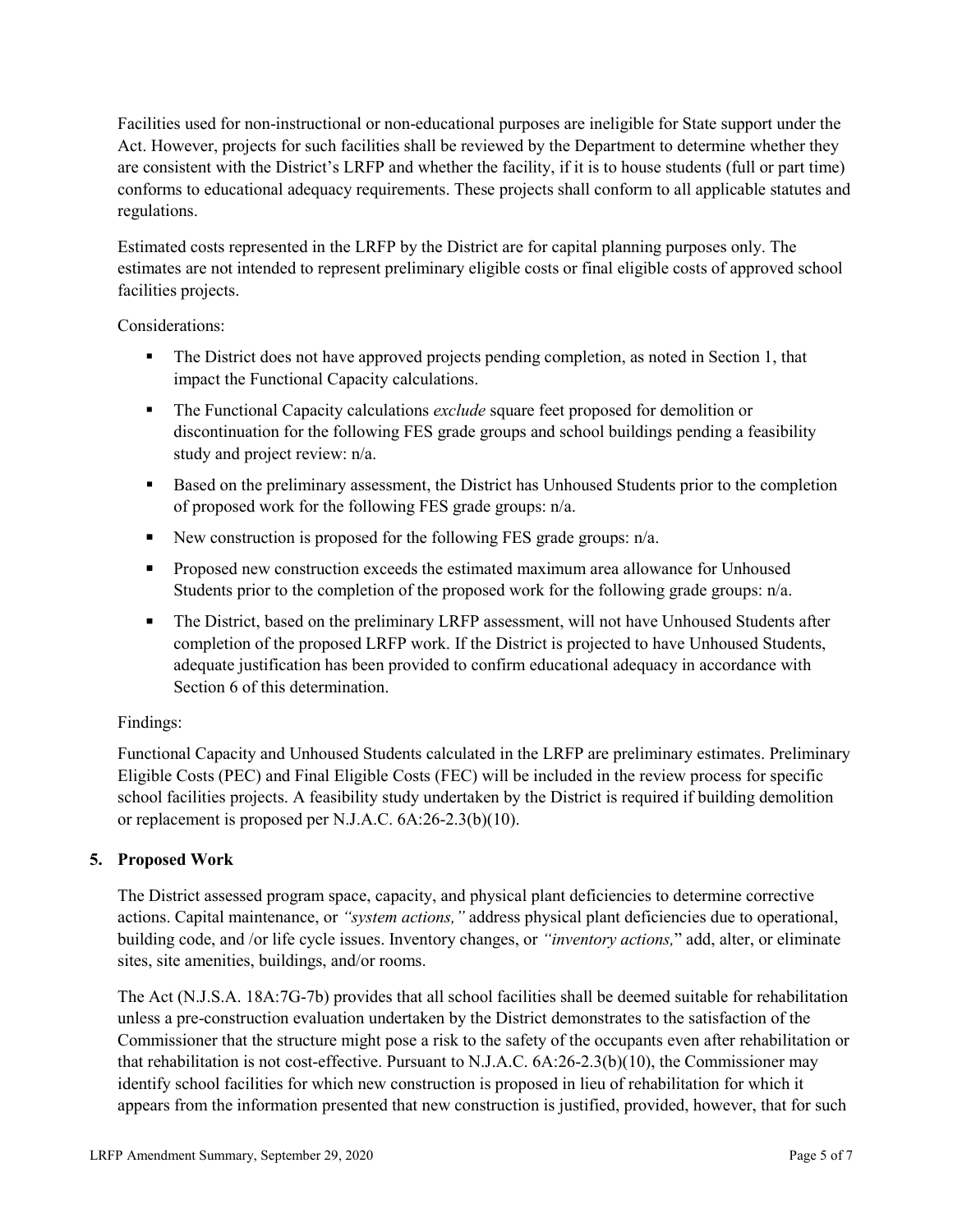school facilities so identified, the District must submit a feasibility study as part of the application for the specific school facilities project. The cost of each proposed building replacement is compared to the cost of additions or rehabilitation required to eliminate health and safety deficiencies and to achieve the District's programmatic model.

Table 5 lists the scope of work proposed for each school based on the building(s) serving their student population. Proposed inventory changes are described in the LRFP website reports titled *"School Asset Inventory Report and "Proposed Room Inventory Report."* Information concerning proposed systems work, or capital maintenance can be found in the "LRFP Systems Action Summary Report."

With the completion of the proposed work, the following schools are proposed to be eliminated: n/a; the following schools are proposed to be added: n/a.

| <b>Proposed Scope of Work</b>                                                                  | <b>Applicable Schools</b>                                                                                                                     |
|------------------------------------------------------------------------------------------------|-----------------------------------------------------------------------------------------------------------------------------------------------|
| <b>Renovation only</b> (no new construction)                                                   |                                                                                                                                               |
| System actions only (no inventory actions)                                                     | Field Street (090), Lafayette-Pershing (100),<br>Paul W. Carleton (080), Penns Grove High<br>School (050), Penns Grove Middle School<br>(105) |
| Existing inventory actions only (no systems actions)                                           | n/a                                                                                                                                           |
| Systems and inventory changes                                                                  | n/a                                                                                                                                           |
| <b>New construction</b>                                                                        |                                                                                                                                               |
| Building addition only (no systems actions)                                                    | n/a                                                                                                                                           |
| Renovation and building addition (system, existing<br>inventory, and new construction actions) | n/a                                                                                                                                           |
| New building on existing site                                                                  | n/a                                                                                                                                           |
| New building on new or expanded site                                                           | n/a                                                                                                                                           |
| Site and building disposal (in addition to above scopes)                                       |                                                                                                                                               |
| Partial building demolition                                                                    | n/a                                                                                                                                           |
| Whole building demolition                                                                      | n/a                                                                                                                                           |
| Site and building disposal or discontinuation of use                                           | n/a                                                                                                                                           |

#### **Table 5: School Building Scope of Work**

#### Findings:

The Department has determined that the proposed work is adequate for approval of the District's LRFP amendment. However, Department approval of proposed work in the LRFP does not imply the District may proceed with a school facilities project. The District must submit individual project applications with cost estimates for Department project approval. Both school facilities project approval and other capital project review require consistency with the District's approved LRFP.

### **6. Proposed Room Inventories and the Facilities Efficiency Standards**

The District's proposed school buildings were evaluated to assess general educational adequacy in terms of compliance with the FES area allowance pursuant to N.J.A.C. 6A:26-2.2 and 2.3.